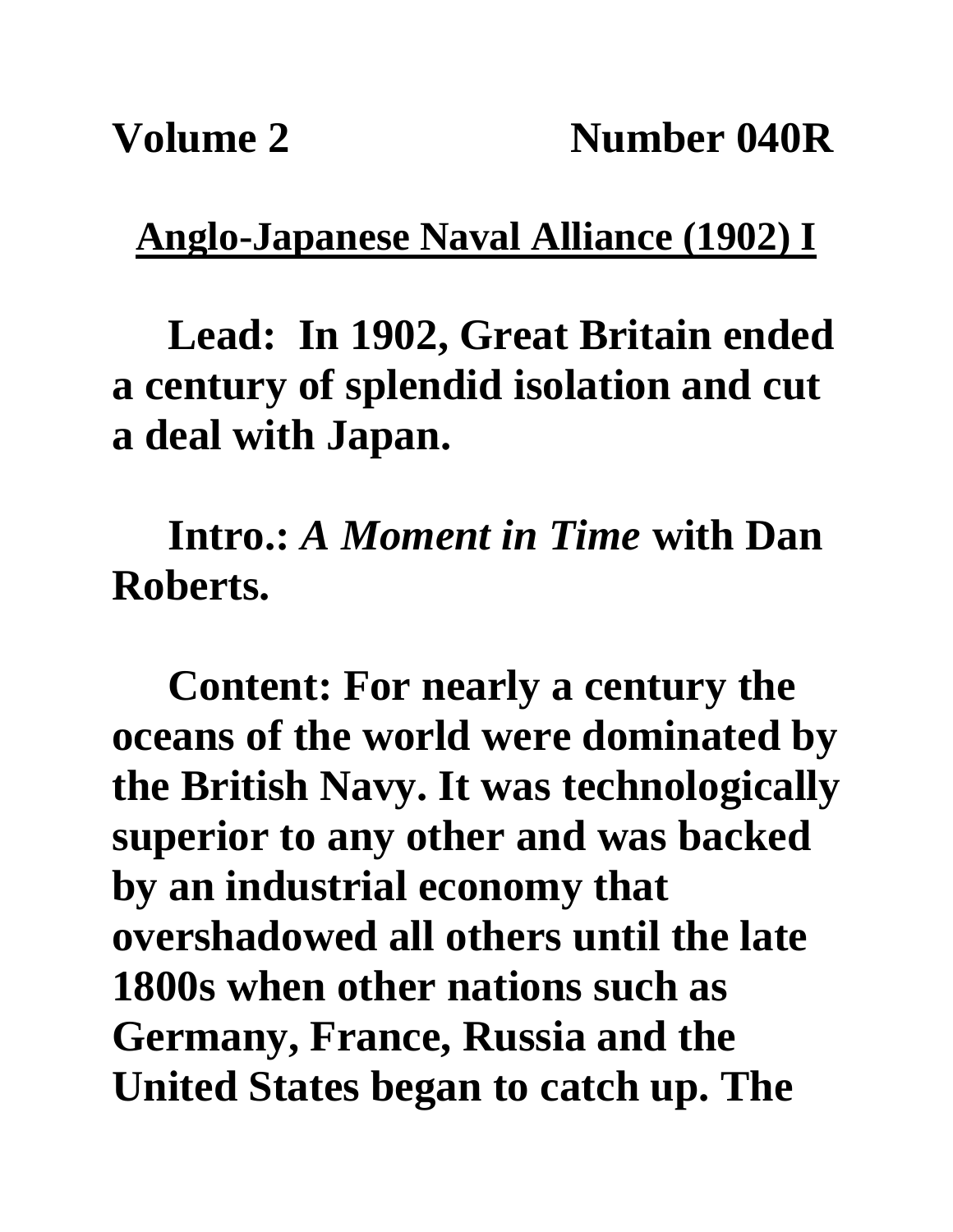**power of this naval machine was so overwhelming that Britain was permitted a freedom of action unequaled as it established and maintained the largest empire in the modern era. By 1900 this power was under challenge. The greatest threat to British interests at this time was in the Far East. The Chinese Empire was set to rot. Various European powers were nibbling around the edge of that Eastern giant. It could hardly handle its own internal affairs much less resist pressure from the modern states of the West. The weakness of the Chinese meant that Britain had to protect her trading interests there against the infringement of other powers. Russia was expanding into areas of special British interest along Russia's borders:**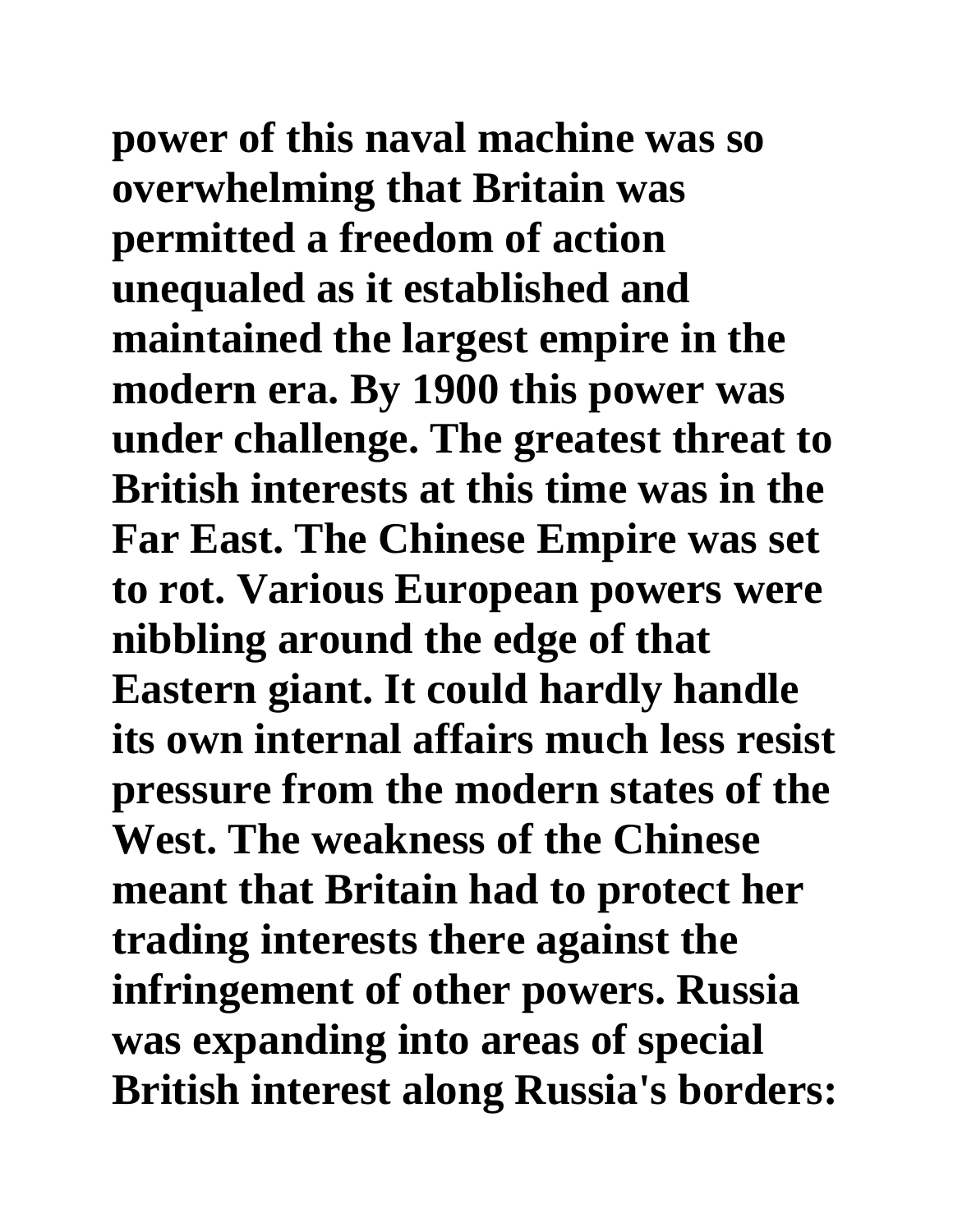**Manchuria in northern China, northern India, and Persia. Germany, France and the United States were increasing their navies which threatened Britain's link with her colonies.**

**In contrast to a disintegrating China, Japan had emerged as a significant power on the world scene in the late 1800s. The Japanese had begun the long climb to an industrial economy, had a first-rate navy, and looked with alarm at the moves Russia was making in Manchuria and Korea. Both powers needed a partner. With that in mind Japanese Ambassador Hayashi Tadasu arrived in London in Spring 1900. He would spend the best part of the next two years trying to**